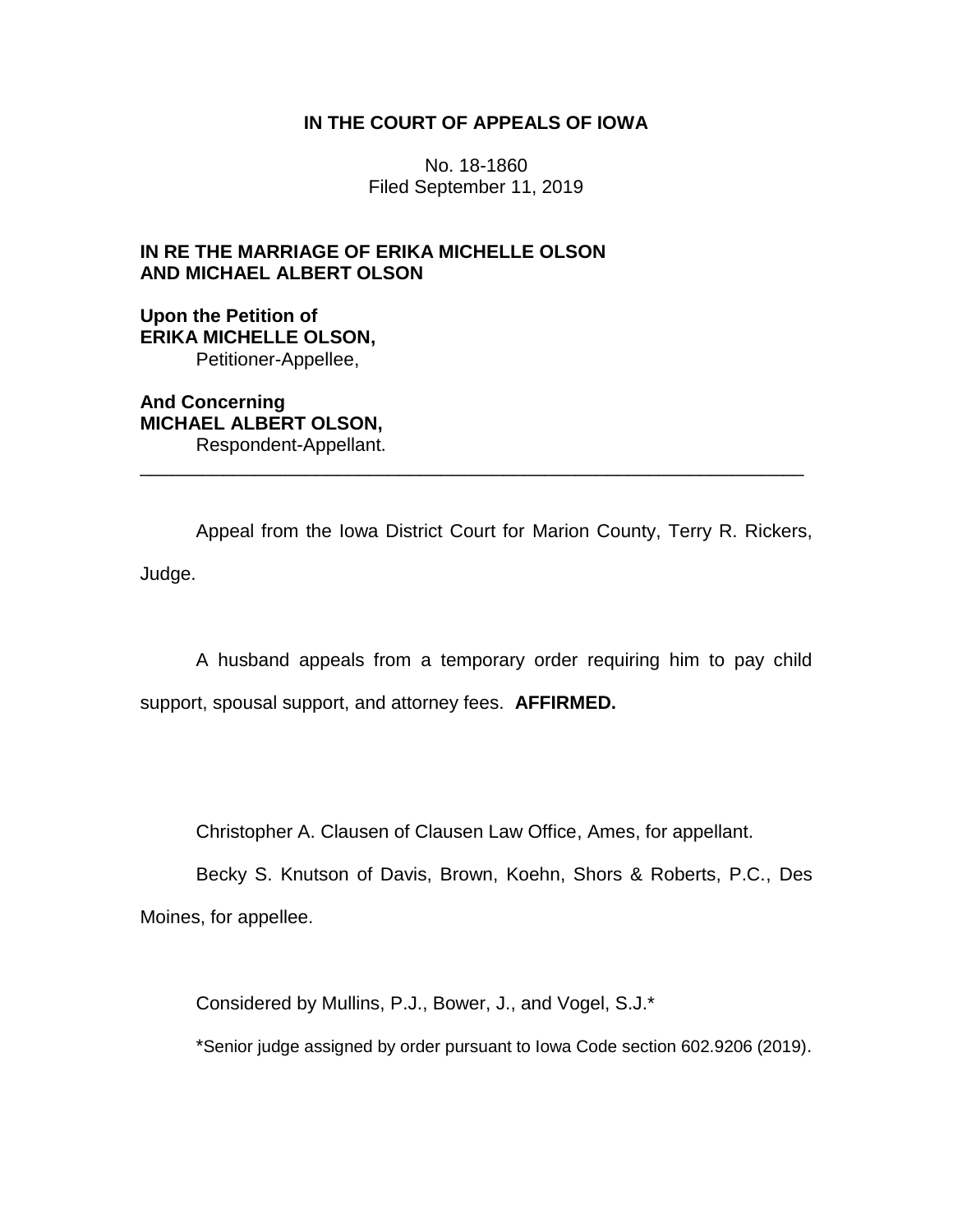### **BOWER, Judge.**

 $\overline{a}$ 

Michael Olson appeals the district court order requiring him to pay temporary child support, spousal support, and attorney fees. We find the district court order for child and spousal support was equitable and the court did not abuse its discretion in ordering temporary attorney fees. We award appellate attorney fees to Erika.

### **I. Background Facts & Proceedings**

The parties married in 1996.<sup>1</sup> In May 2018, Erika filed for dissolution of marriage. Erika filed for temporary custody, visitation, and support. The parties have two children, one of whom is still a minor. Both children and Erika are covered under Michael's health insurance. It appears Michael generally paid expenses for the home.

The parties entered into a stipulation regarding custody, child support pursuant to the guidelines, and physical care. They did not agree on temporary attorney fees or spousal support, which were submitted to the court. Michael has an annual income of \$106,200 from a combination of employment and veteran's income. Michael pays for the family's health insurance. Erika earns \$21,951 per year from her employment.

On August 29, the district court entered an order on temporary matters. In addition to the stipulated provisions on custody, the court calculated child support,

<sup>&</sup>lt;sup>1</sup> The parties entered into a prenuptial agreement. However, any provisions relating to child support, spousal support, or waiving related attorney fees are not enforceable. *See*  Iowa Code § 596.5(2) (2018); *In re Marriage of Erpelding*, 917 N.W.2d 235, 239–40 (Iowa 2018) (holding "a premarital-agreement provision waiving an award of attorney fees related to issues of child or spousal support adversely affects the right to support" and is therefore "categorically prohibited by section 596.5(2)").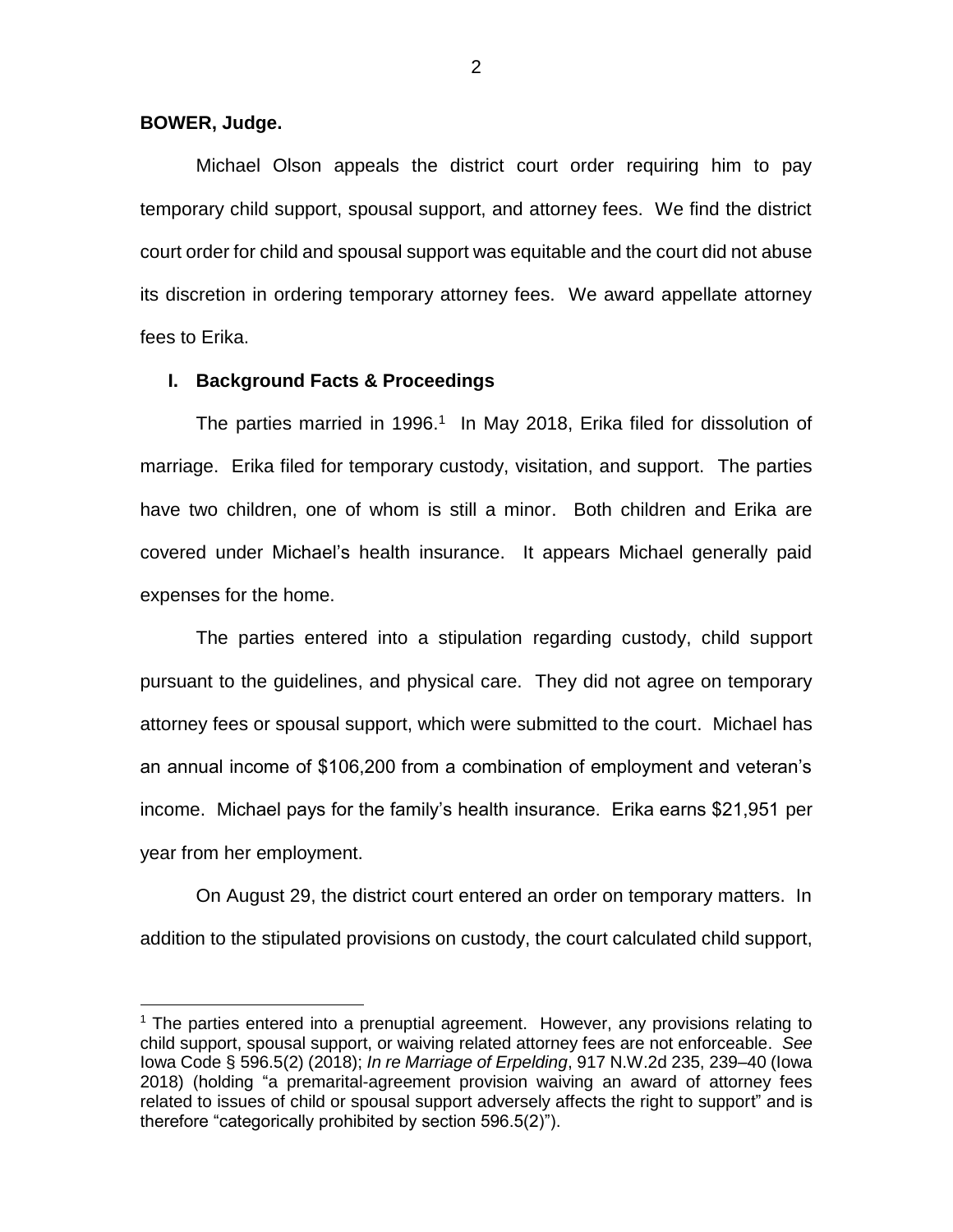ordered the parties split additional medical expenses for the child, and ordered Michael to pay Erika \$2000 a month in temporary spousal support and \$3000 in temporary attorney fees. The court did not make separate findings of fact beyond the stipulation.

Michael filed a motion to expand or enlarge the court's findings. As a result, the court reduced the temporary spousal support by \$250—approximately the value of the health insurance premium attributable to Erika—and required Erika to be responsible for the loan for her vehicle. The temporary child support and temporary attorney fee awards were confirmed.

Michael appeals.

#### **II. Standard of Review**

A dissolution of marriage action is an equitable proceeding. *In re Marriage of Thatcher*, 864 N.W.2d 533, 537 (Iowa 2015). We review equity actions de novo. Iowa R. App. P. 6.907. We examine the entire record and adjudicate anew the issues properly presented. *In re Marriage of Smith*, 573 N.W.2d 924, 926 (Iowa 1998). That said, "we accord the trial court considerable latitude in resolving disputed claims and will disturb a ruling 'only when there has been a failure to do equity.'" *Id.* (citation omitted).

#### **III. Analysis**

*Temporary child support.* Michael contests the portion of health insurance allocated to the child under the guidelines. He claims the court should have used \$507 per month for the child's portion of the health insurance in its calculations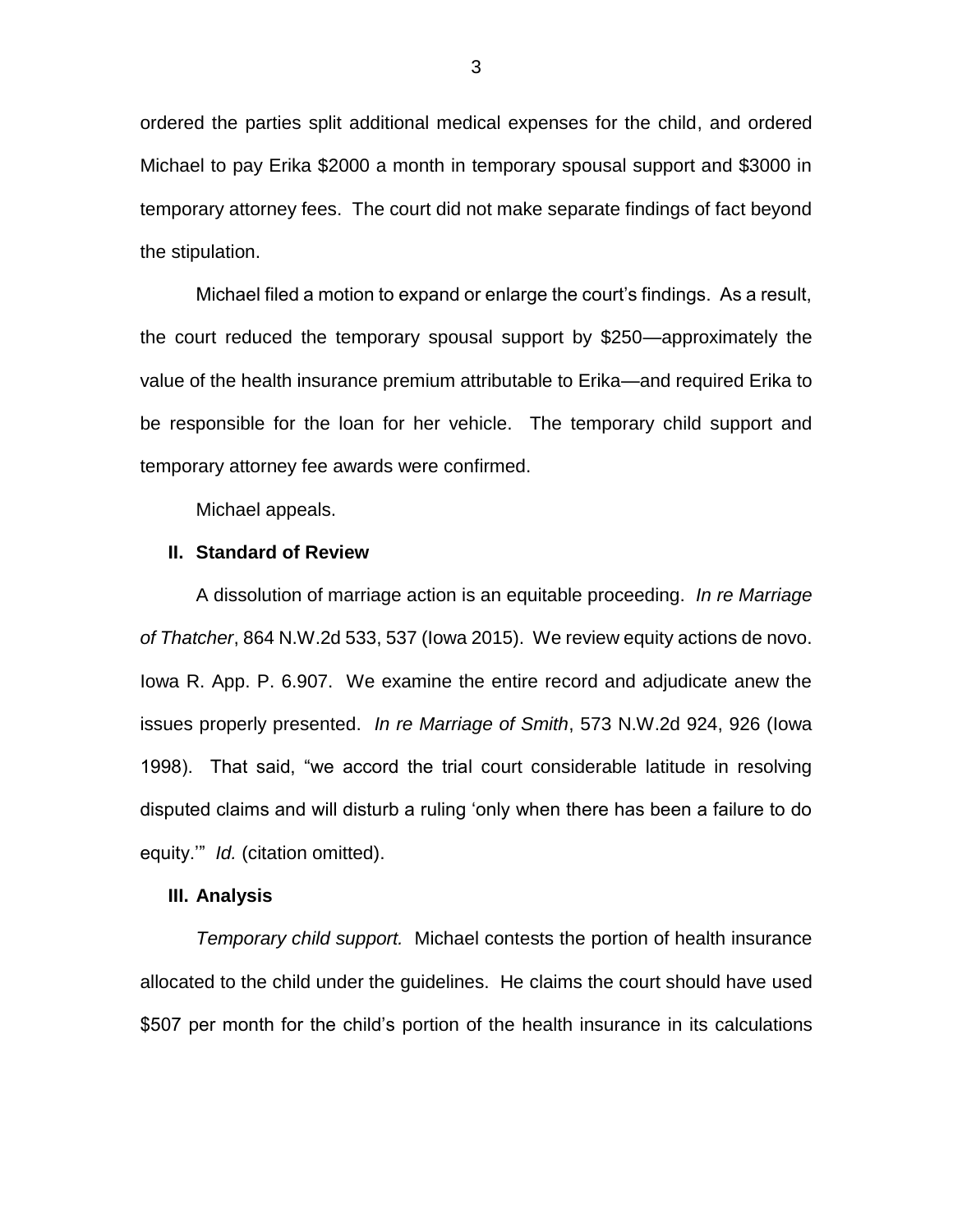instead of \$300. Michael claims this deduction would reduce temporary child support from \$1008 per month to \$913.54 per month.<sup>2</sup>

Michael pays \$850 per month for health insurance for the entire family himself, Erika, and both children. In his calculations, he also includes dental insurance, which costs \$116 per month for the entire family, for a total of \$968 per month for insurance. The costs for him as an individual would be \$164 for health, and forty-three dollars for dental, totaling \$207 per month. We follow the formula in Iowa Court rule 9.14(5), describing how to calculate the child's portion of the premium—subtracting Michael's individual portion from the total premium, then dividing by the number of persons on the plan to reach \$253.67 attributable to each child and Erika.

Michael claims that because the older child is not part of this action, whether the older child is currently covered under his insurance should have no effect on premiums for the younger child included on the child support guidelines form. Our child support guidelines direct the court to allocate a portion of insurance premiums to *each* person covered, whether they are subject to the pending action or not. Iowa Ct. R. 9.14(5)(b). For Michael to attribute the entire premium to the younger child, he would have to show the plan only covers the younger child, not the older child. We find the court's child support calculation is equitable.

*Temporary spousal support.* The court's original order required Michael to pay Erika \$2000 a month in temporary spousal support. Michael filed a motion to amend and enlarge, which resulted in the court reducing the temporary monthly

 $\overline{a}$ 

4

 $2$  To reach Michael's desired child support amount requires other income adjustments on the guidelines sheet not discussed in the briefs.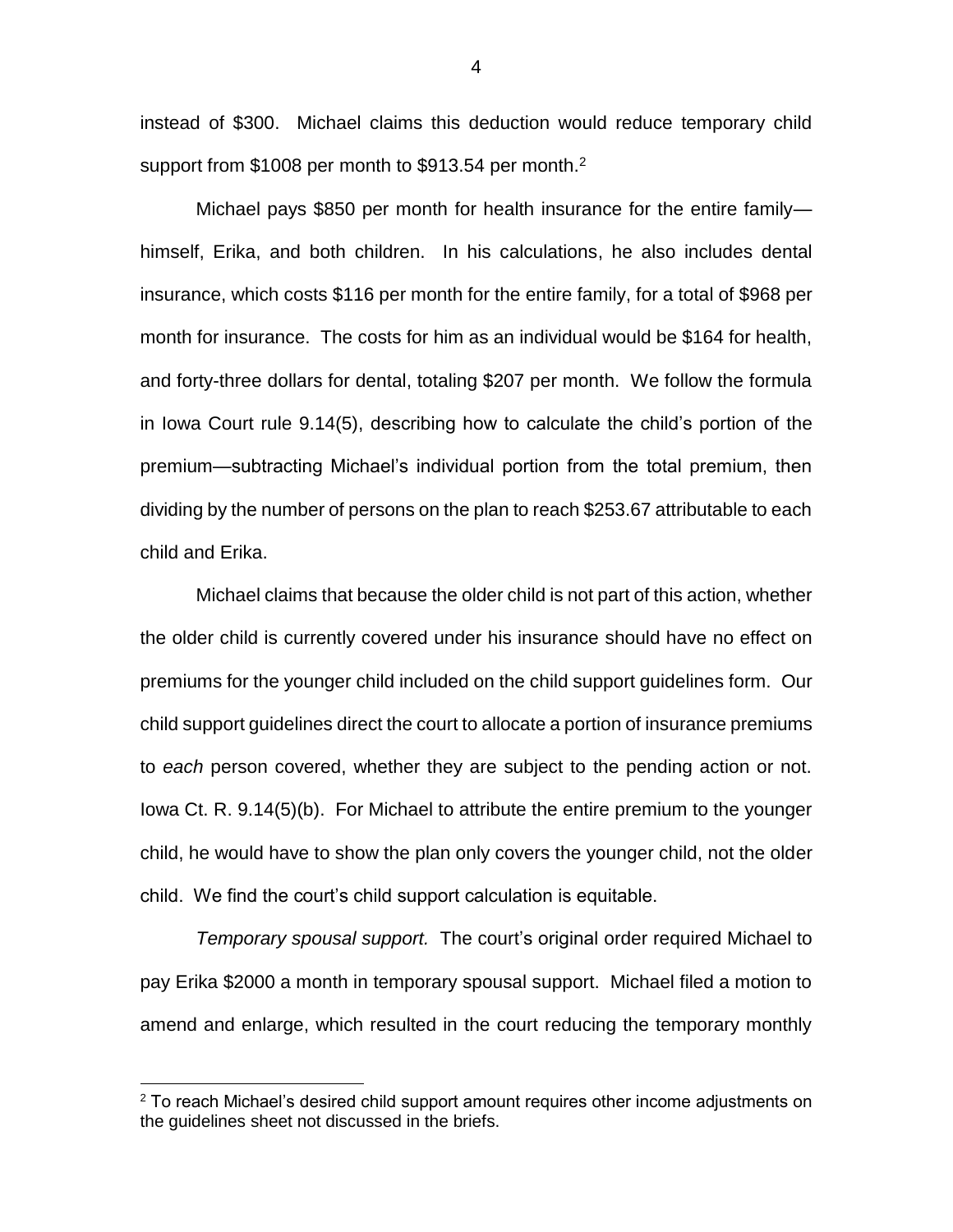support payment to \$1750. On appeal, Michael contests some of the budgeted expenses included in Erika's financial affidavit.

Orders for spousal support are based on criteria found in Iowa Code section 598.21A. The award is circumstance-dependent and considers the comparative earning capacity of each party. *See In re Marriage of Schenkelberg*, 824 N.W.2d 481, 486–87 (Iowa 2012). The amount is calculated equitably, and we only disturb the award if it fails to do equity. *Id.* at 486.

Michael claims the temporary spousal support award is inequitable, but he does not suggest an amount he considers equitable. $3$  The temporary spousal support award is approximately one-quarter of Michael's monthly income. Erika's monthly income, temporary spousal support award, and child support equal almost exactly one-half of the post-tax combined income of Michael and Erika. We find the district court's temporary spousal support award is equitable.

*Temporary attorney fees.* Michael claims he should not have been ordered to pay any of Erika's attorney fees in light of the temporary child support and spousal support award and her decision to dissipate assets by going on a vacation by herself rather than paying her attorney fees or other expenses. He claims the award would force him to liquidate assets protected by a preservation order or premarital assets protected by their prenuptial agreement.

An award of attorney fees is within the discretion of the trial court. *In re Marriage of Sullins*, 715 N.W.2d 242, 255 (Iowa 2006). In order to overturn an award of attorney fees, a party must show the ruling "rests on grounds that are

 $\overline{a}$ 

 $3$  At the hearing on his motion to amend and enlarge, Michael suggested Erika should not receive any spousal support.